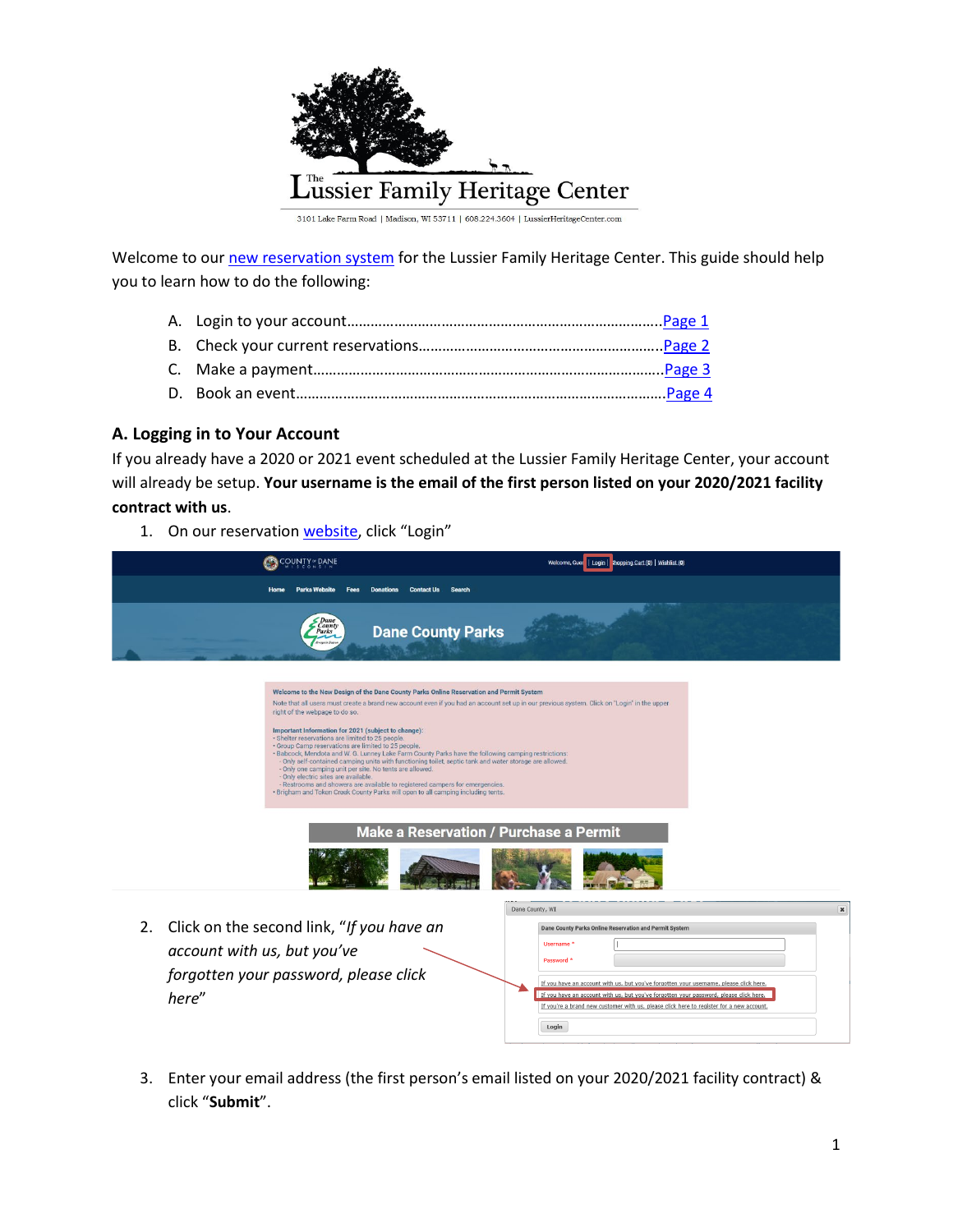- 4. Check your email. You will receive an email from "DaneCounty@rectrac.com"
- 5. Click on "Reset my password"



6. You now should be able to successfully login to the system.

## <span id="page-1-0"></span>**B. Check Current Reservations**

Any reservations you made for the end of 2020 or for 2021 will appear in your account.

1. Click on "My Account" and select "My History". This will allow you to view all your reservations.

| COUNTY OF DANE                                          |                                                                                       |                                         | Welcome, Test #12   Logout   Shopping Cart (0)   Wishlist (1) |
|---------------------------------------------------------|---------------------------------------------------------------------------------------|-----------------------------------------|---------------------------------------------------------------|
| <b>Parks Website</b><br><b>Fees</b><br>Home             | <b>Donations</b><br><b>Contact Us</b><br><b>Search</b>                                | My Account ~                            |                                                               |
| Update<br>Household / Member<br><b>Account Settings</b> | <b>History</b><br>My History<br>Cancellations<br>Changes<br><b>Reprint Receipt(s)</b> | <b>Event Payments</b><br>Make a Payment |                                                               |

## <span id="page-1-1"></span>**C. Make a Payment**

1. You can check outstanding balances and make payments by selecting the "**Make a Payment**" option under **My Account**.

| <b>COUNTY<sup>®</sup> DANE</b>   |                                                                                                                                           |                                     |             |                                                                                                          |                   |               |                                         |            |             |                             |             |      | Welcome, Test #12   Logout   Shopping Cart (0)   Wishlist (1) |        |                    |           |                          |
|----------------------------------|-------------------------------------------------------------------------------------------------------------------------------------------|-------------------------------------|-------------|----------------------------------------------------------------------------------------------------------|-------------------|---------------|-----------------------------------------|------------|-------------|-----------------------------|-------------|------|---------------------------------------------------------------|--------|--------------------|-----------|--------------------------|
|                                  | <b>Home</b>                                                                                                                               | <b>Parks Website</b>                | <b>Fees</b> | <b>Donations</b>                                                                                         | <b>Contact Us</b> | <b>Search</b> | My Account +                            |            |             |                             |             |      |                                                               |        |                    |           |                          |
|                                  | Update                                                                                                                                    | Household / Member                  |             | <b>History</b><br><b>My History</b>                                                                      |                   |               | <b>Event Payments</b><br>Make a Payment |            |             |                             |             |      |                                                               |        |                    |           |                          |
| 2.                               |                                                                                                                                           | Select an item<br>- Search Criteria |             |                                                                                                          |                   |               |                                         |            |             |                             |             |      |                                                               |        |                    |           |                          |
| you would like to<br>pay for by  |                                                                                                                                           |                                     |             | <b>Begin Transaction</b><br>Date                                                                         | 10/02/2018        |               | <b>End Transaction Date</b>             | 12/31/2021 |             |                             | Sort Option |      | Date                                                          |        | $\checkmark$       |           |                          |
|                                  |                                                                                                                                           |                                     |             | <b>Begin Item Date</b>                                                                                   | 10/24/2019        |               | <b>End Item Date</b>                    | 12/31/2099 |             |                             | Sort Order  |      | Ascending                                                     |        | $\checkmark$       |           |                          |
|                                  | Module<br>clicking on the                                                                                                                 |                                     |             |                                                                                                          | System Admin      |               |                                         |            |             |                             |             |      |                                                               |        |                    |           |                          |
|                                  | <b>Add To Cart</b><br><b>Select All</b><br><b>Deselect All</b><br>checkbox for<br><b>Search</b><br><b>Your Balances</b><br>that item. And |                                     |             |                                                                                                          |                   |               |                                         |            |             |                             |             |      |                                                               |        |                    |           |                          |
|                                  |                                                                                                                                           |                                     |             |                                                                                                          |                   |               |                                         |            |             |                             |             |      |                                                               |        |                    |           |                          |
| then selecting<br>"Add to Cart". |                                                                                                                                           |                                     |             | Showing 1 To 4<br><b>Description</b>                                                                     |                   |               |                                         |            | <b>Name</b> | <b>Date Range</b>           |             |      | <b>Status</b> Location                                        | Paid   | <b>Balance</b>     |           | <b>Total Results (4)</b> |
|                                  |                                                                                                                                           |                                     |             | Heritage Center Retreat on 09/30/2020 at 10:00 am to 3:00 pm at Lussier Center                           |                   |               |                                         |            | Heritage    | 09/30/2020<br>$-09/30/2020$ |             | Firm | Heritage<br>Center                                            | \$0.25 | \$544.75           | $\bullet$ | ?                        |
|                                  |                                                                                                                                           |                                     |             | Heritage Room (Main Level) on 10/21/2020 at 8:00 am to 2:00 pm at Lussier Center<br>П                    |                   |               |                                         |            | Heritage    | 10/21/2020<br>$-10/21/2020$ |             | Firm | Heritage<br>Center                                            | \$0.00 | \$390.00           | $\bullet$ | $\overline{\cdot}$       |
|                                  |                                                                                                                                           |                                     |             | LePine Room (Lower Level) on 11/03/2020 at 8:00 am to 4:00 pm at Lussier Center                          |                   |               |                                         |            | Heritage    | 11/03/2020<br>$-11/03/2020$ |             | Firm | Heritage<br>Center                                            | \$0.00 | \$310.00           | $\bf{0}$  | $\overline{\cdot}$       |
|                                  |                                                                                                                                           |                                     |             | ull Weekend Wedding Package on 10/08/2021 at 10:00 am to 10/10/2021 at 12:00 pm at Lussier<br>V<br>enter |                   |               |                                         |            |             | 10/08/2021<br>$-10/10/2021$ |             | Firm | Heritage<br>Center                                            | \$0.00 | \$4280.00          | $\bullet$ | $\overline{\cdot}$       |
|                                  |                                                                                                                                           | <b>Grand Totals</b>                 |             |                                                                                                          |                   |               |                                         |            |             |                             |             |      |                                                               |        | $$0.25$ $$5524.75$ |           |                          |